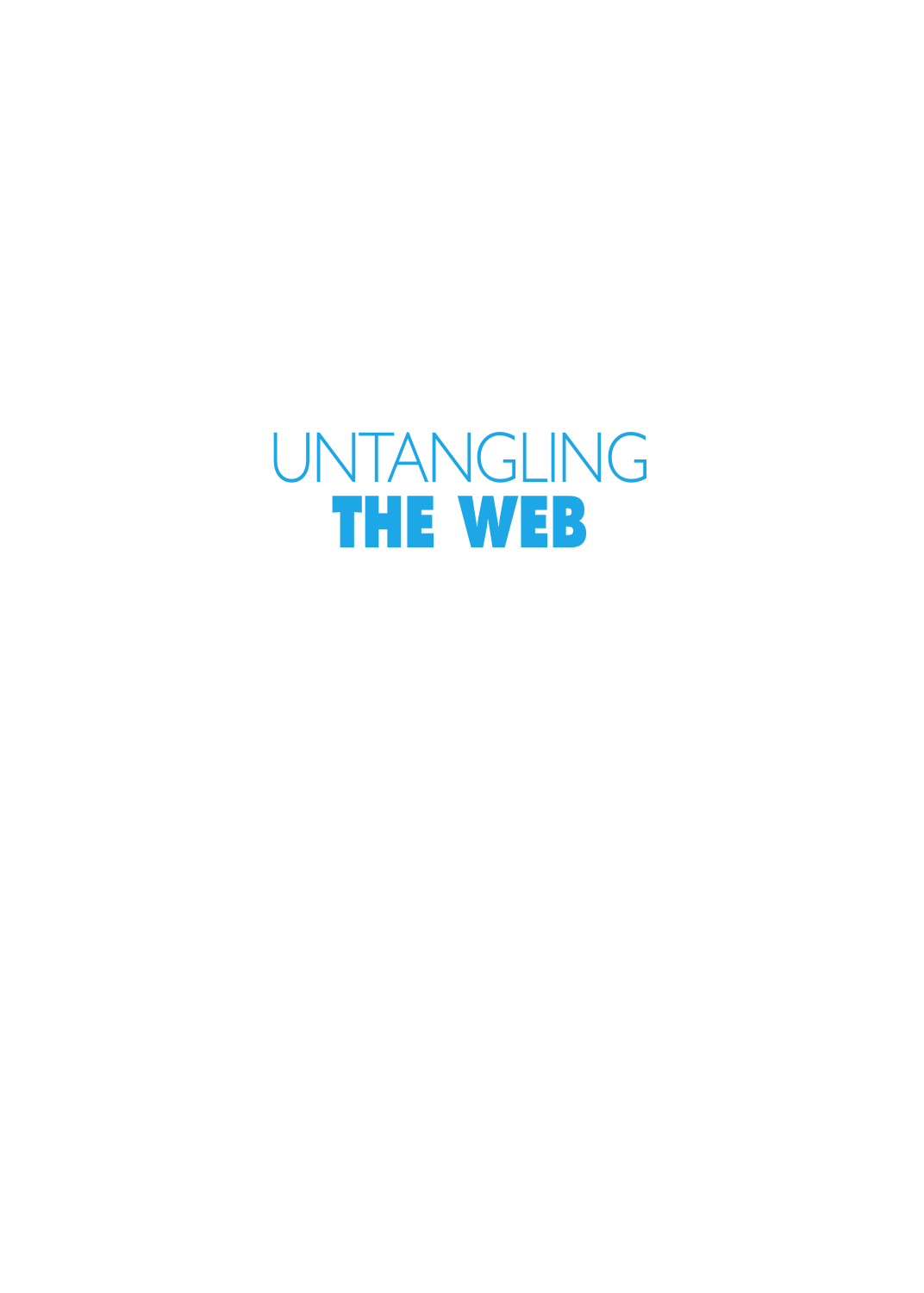*To my beautimus wife, Jessica. Thank you for Wasting your time with me.*

*Steve Dembo*

*For my mom and dad who told me I could make the world a better place and for my wonderful wife and amazing kids who encourage me to try to do it.*

*Adam Bellow*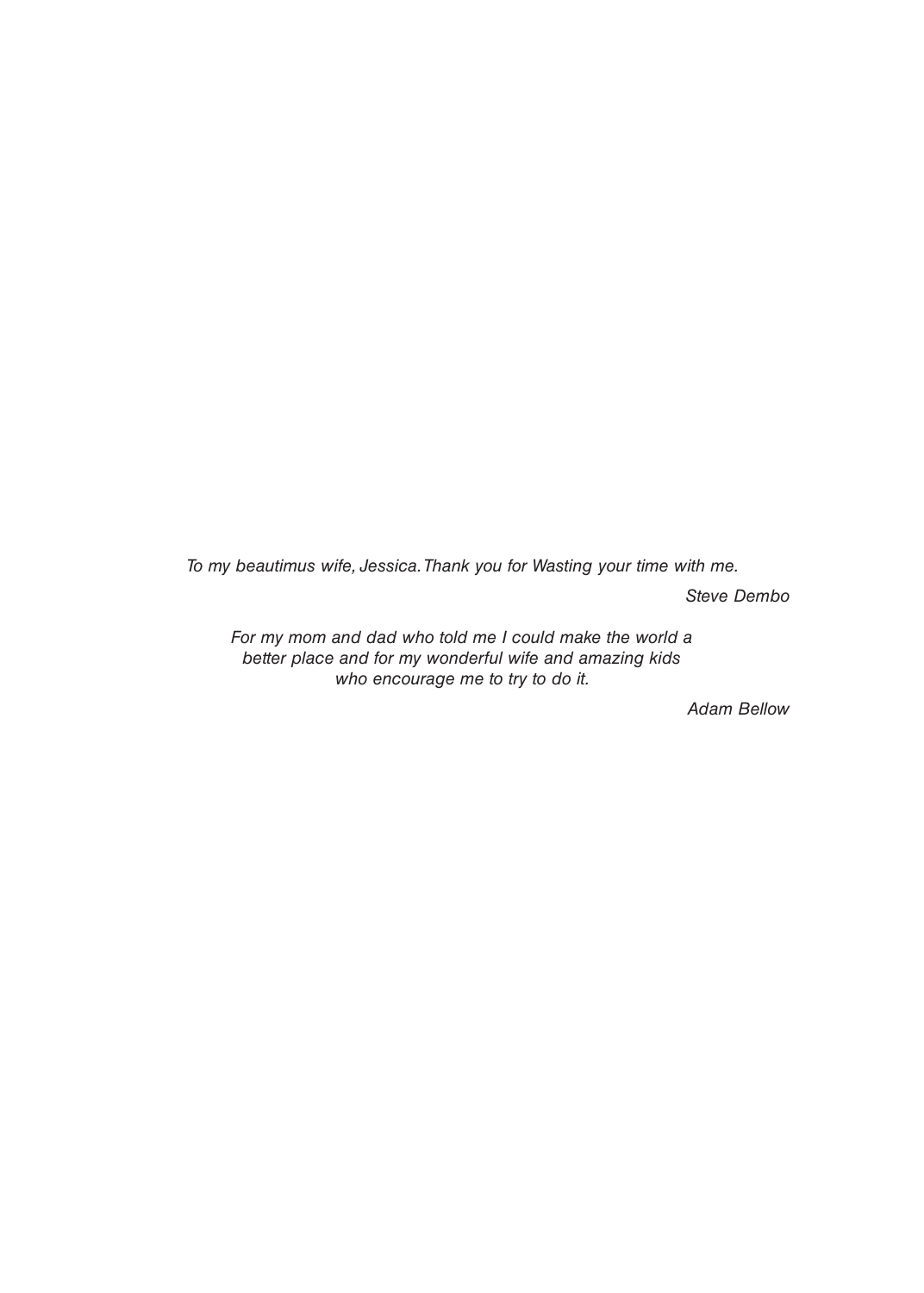

# UNTANGLING **THE WEB**

### **Steve Dembo**  $\circ$  **Adam Bellow**

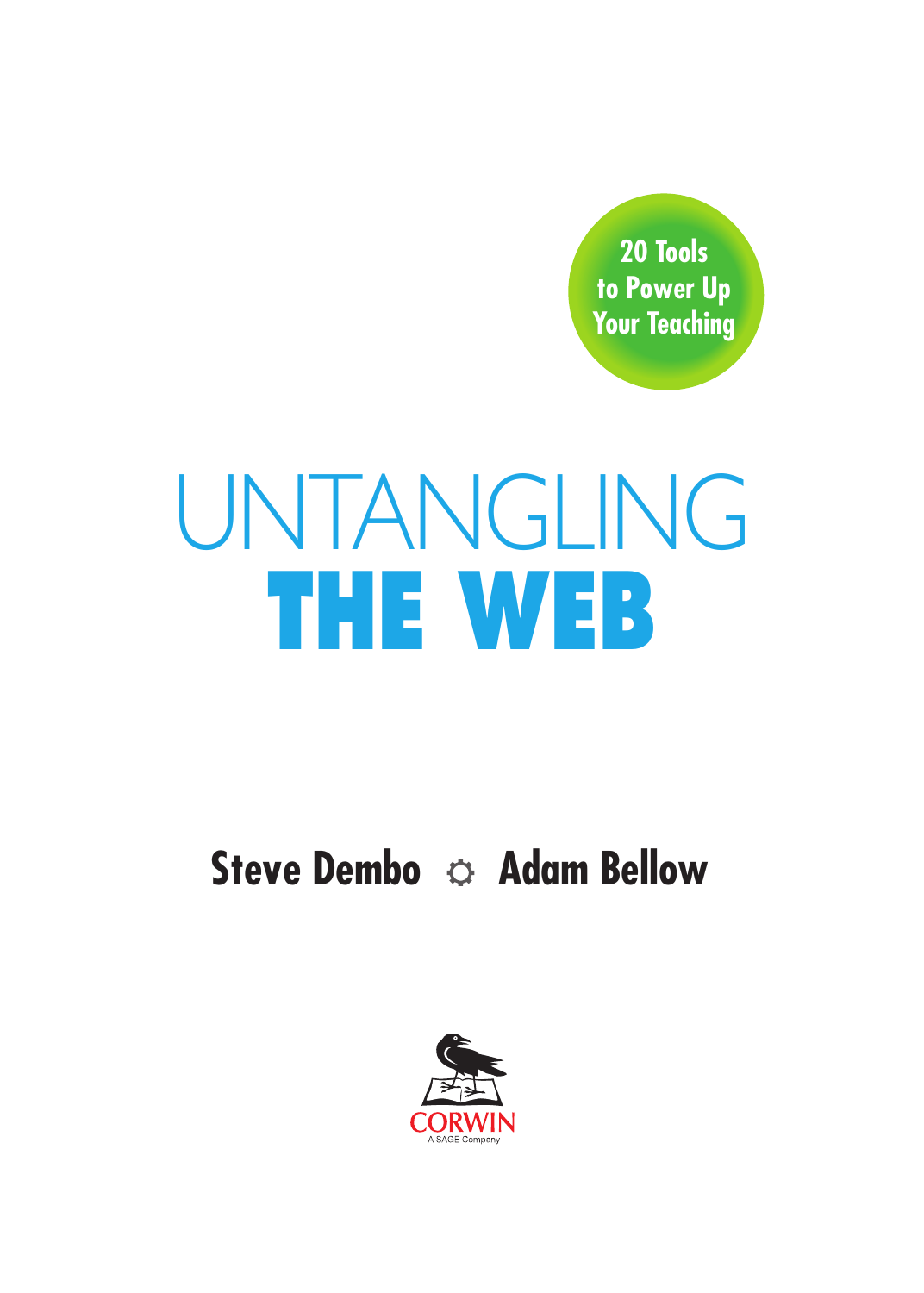

#### FOR INFORMATION:

Corwin A SAGE Company 2455 Teller Road Thousand Oaks, California 91320 (800) 233-9936 www.corwin.com

SAGE Publications Ltd. 1 Oliver's Yard 55 City Road London EC1Y 1SP United Kingdom

SAGE Publications India Pvt. Ltd. B 1/I 1 Mohan Cooperative Industrial Area Mathura Road, New Delhi 110 044 India

SAGE Publications Asia-Pacific Pte. Ltd. 3 Church Street #10-04 Samsung Hub Singapore 049483

Acquisitions Editor: Arnis Burvikovs Associate Editor: Desirée A. Bartlett Editorial Assistant: Mayan N. White Production Editor: Cassandra Margaret Seibel Copy Editor: Megan Markanich Typesetter: C&M Digitals (P) Ltd. Proofreader: Susan Schon Indexer: Will Ragsdale Cover Designer: Michael Dubowe Permissions Editor: Jennifer Barron

#### Copyright © 2013 by Steve Dembo and Adam Bellow

All rights reserved. When forms and sample documents are included, their use is authorized only by educators, local school sites, and/or noncommercial or nonprofit entities that have purchased the book. Except for that usage, no part of this book may be reproduced or utilized in any form or by any means, electronic or mechanical, including photocopying, recording, or by any information storage and retrieval system, without permission in writing from the publisher.

All trademarks depicted within this book, including trademarks appearing as part of a screenshot, figure, or other image are included solely for the purpose of illustration and are the property of their respective holders. The use of the trademarks in no way indicates any relationship with, or endorsement by, the holders of said trademarks.

Printed in the United States of America

A catalog record of this book is available from the Library of Congress.

ISBN 978-1-4833-3320-5

This book is printed on acid-free paper.

13 14 15 16 17 10 9 8 7 6 5 4 3 2 1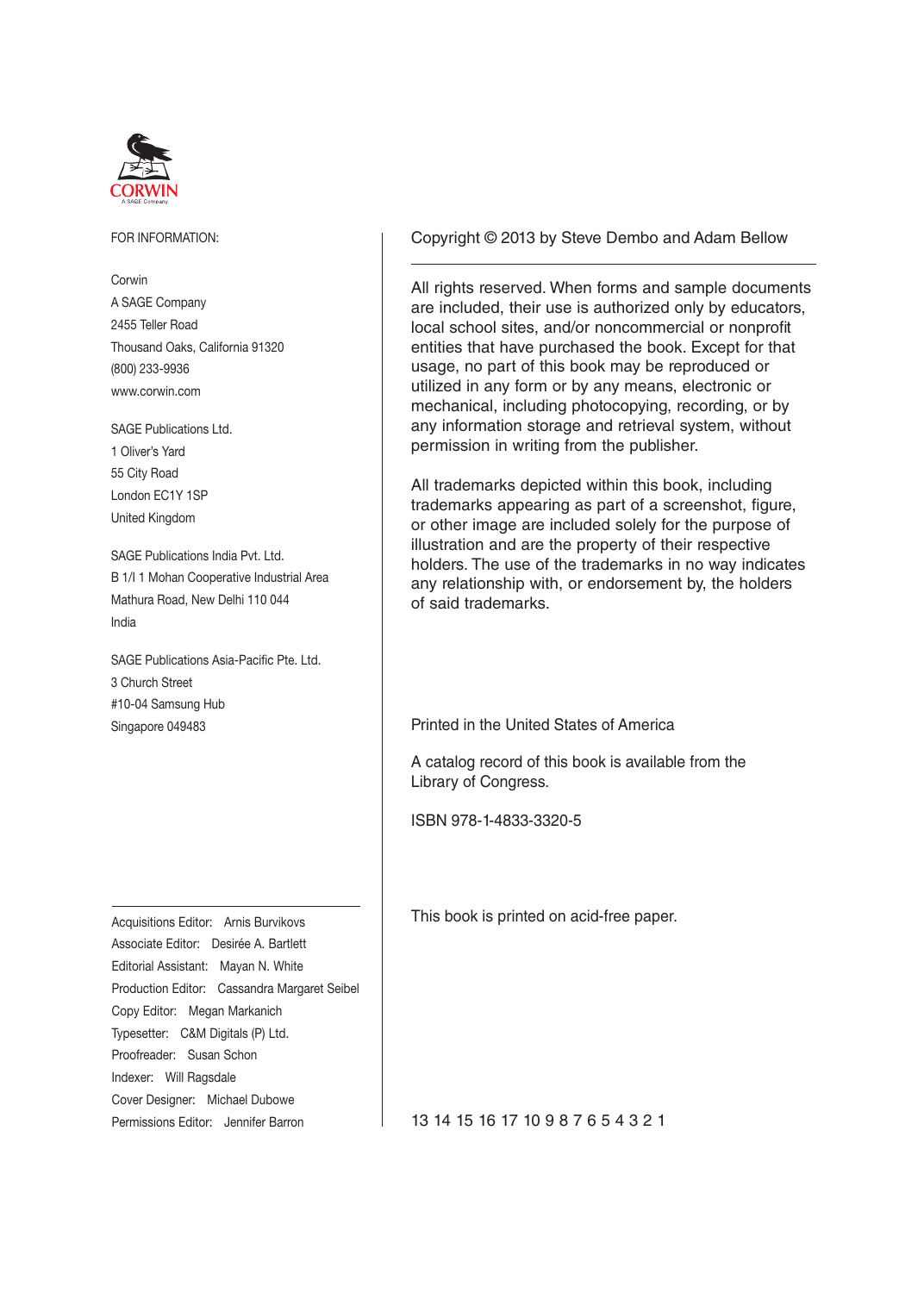# **CONTENTS**

| <b>Preface</b>                                                     | vii       |
|--------------------------------------------------------------------|-----------|
| <b>Icon Key</b>                                                    | xiii      |
| <b>About the Authors</b>                                           | <b>XV</b> |
| 1. Curation Tools-Where Did I Put That Awesome Resource?           | 1         |
| Symbaloo                                                           | 4         |
| Diigo                                                              | 9         |
| eduClipper                                                         | 17        |
| 2. Artistic Tools-Unleash Your Creative Side                       | 25        |
| <b>Big Huge Labs</b>                                               | 26        |
| iPiccy                                                             | 33        |
| Sumo Paint                                                         | 39        |
| uJam                                                               | 46        |
| WeVideo                                                            | 53        |
| 3. Presentation Tools-Life Beyond PowerPoint                       | 61        |
| SlideShare                                                         | 63        |
| Poll Everywhere                                                    | 70        |
| VoiceThread                                                        | 77        |
| Prezi                                                              | 84        |
| 4. Social Networking Tools-Talk, Text, and Learn Together          | 93        |
| <b>TodaysMeet</b>                                                  | 95        |
| Skype in the Classroom                                             | 100       |
| Kidblog                                                            | 105       |
| Edmodo                                                             | 112       |
| Twitter                                                            | 121       |
| 5. The Best of the Rest-A Grab Bag of Incredible Tools for Schools | 131       |
| Wordle                                                             | 133       |
| Padlet                                                             | 138       |
| ClassDojo                                                          | 145       |
| <b>6. Bonus Section!</b>                                           | 153       |
| Capzles                                                            | 154       |
| Easelly                                                            | 160       |
| Delivr                                                             | 167       |
| <b>Continue the Learning Journey</b>                               | 173       |
| <b>Glossary</b>                                                    | 175       |
| <b>Index</b>                                                       | 179       |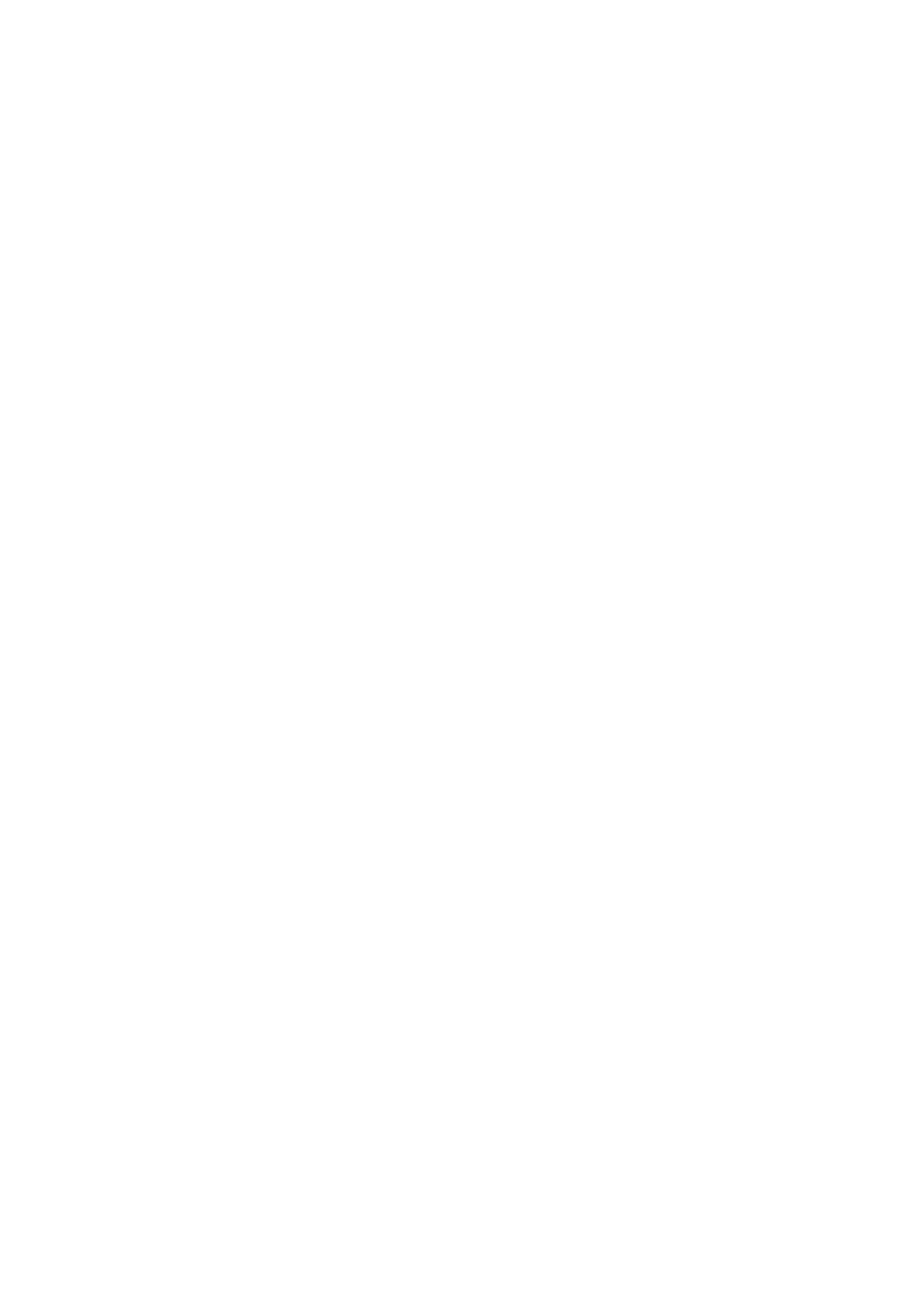

This book is an introduction to the best online web tools for educators. It provides teachers with twenty sites (plus a few bonus ones) that will energize learning, foster collaboration, and infuse creativity throughout the curriculum.

Every tool in this book is either free or **freemium** (i.e., free, with optional upgrades available for a fee). The sites are flexible enough that they can be used by kindergarten students as easily as by twelfth graders, regardless of subject area. In addition to introductory activities and stretch ideas, we've included explanations of why they are relevant and some creative ways to use them. Throughout the book, you'll find quotes from dozens of leaders in the education community. Not only do you get the perspective of the authors but we are connecting you to mentors and colleagues who are eager to share their expertise with you.

Join us at the online community site at www.untanglingthewebcommunity.com, where you can connect and collaborate with other teachers who are reading this book and undertaking a similar educational journey. We will be participating in conversations there, both through discussion forums as well as through live events. This book is more than a how-to guide; it's your first step to leveraging new technologies to transform classroom experiences.

#### **WHY WE WROTE THIS BOOK**

Sharing tools and resources is something that we do on a regular basis. At conferences, through our websites, and using social media, we are constantly discovering, evaluating, and promoting tools that can be used in education. Considering our affinity for web-based technologies, it may seem strange that we decided to write a book. But the reality is, we have both found that as empowering as new technologies can be, many of us still learn best by using print as a reference and launching point. We felt that a book providing educators with a concise list of the best web tools available to them was something that could impact educators at a practical level. Our goal was not only to provide a starting point for each of those tools but to also have a bit of fun with it. Let's face it: If you are in education today, you must have a sense of humor!

There are several other books about **Web 2.0** out there, but they aren't ours. They don't have the specific tools we want to discuss, nor do they approach them in a way that we feel is relevant to educators today. We believe teaching should be fun, and these tools are all about combining engagement and empowerment with an element of play. We want teachers to feel comfortable infusing these web tools into their classrooms and lessons, and we want to see the great projects and ideas that are created with them.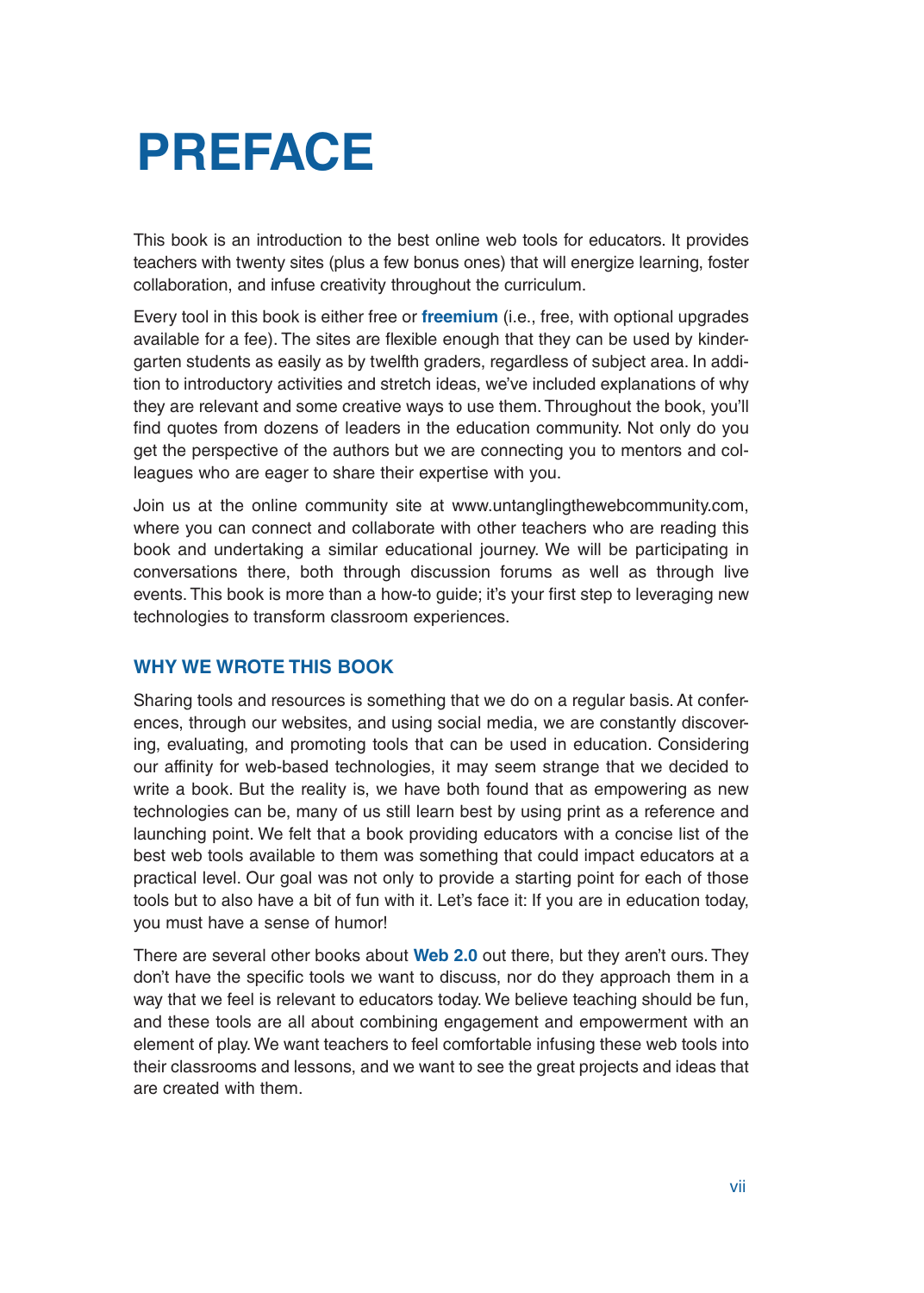On a personal level, we both are the parents of young children. From a purely selfish perspective, we want to see them grow up in a world where technology provides unique educational experiences that challenge them, inspire them, and foster a love of learning. We believe sharing our passion for new technologies with other educators is a means to facilitate that.

#### **THE EVOLUTION OF THE WEB (ABRIDGED)**

It all starts with Al Gore and the creation of the Internet (I'm kidding). What many consider *Web 1.0* was a static series of pages that users accessed and retrieved information from. Think back to the days of AOL and that lovely sound you would get while trying to connect to their interface for the Internet. Pages were informative but not interactive, and engagement was limited to reading or printing it.

But that all changed in the early 2000s. Interactivity came to the web. Instead of being passive consumers of content, we were able to craft content of our own, a trend that has exploded over the past decade.

This shift was so dramatic, and the ways we interacted with the medium so greatly altered, that people began to use the term *Web 2.0,* or the *Read/Write Web.* This era allowed the casual web user to shift from being an information consumer to a content producer.

While still sometimes referred to as Web 2.0, the term that was coined almost a decade ago has lost much of its relevance as we would be hard pressed to think of a site that lacked the basic functionality that the term refers to. A web tool is just that—a site on the web that is used actively to achieve a purpose for the user.

#### **EVALUATING NEW TECHNOLOGIES**

In this book, we have shared the sites that we feel are absolutely essential for every educator to know about. While they may not all be a perfect fit for you, they are representative of the genres of sites that are available—and just a few of many flavors. The specifics of each site may vary, but the broad ideas defining why they are significant are consistent from site to site.

The rate at which new sites have been released is absolutely dizzying. Every time you turn around, it seems there is a new site being heralded as the latest and greatest. While it is easy to get caught up in shiny new offerings, there are specific characteristics that determine just how appropriate they are for educators to invest their time (and money) in.

Upon visiting a new site, there are a few things to examine right off the bat. The first is to determine whether the site has an education-friendly portal, or educator accounts available. Many sites recognize that the general public may use their sites to create content that wouldn't be appropriate for a school setting. Education portals frequently address these concerns and provide additional features like student accounts or privacy settings not available through the primary version.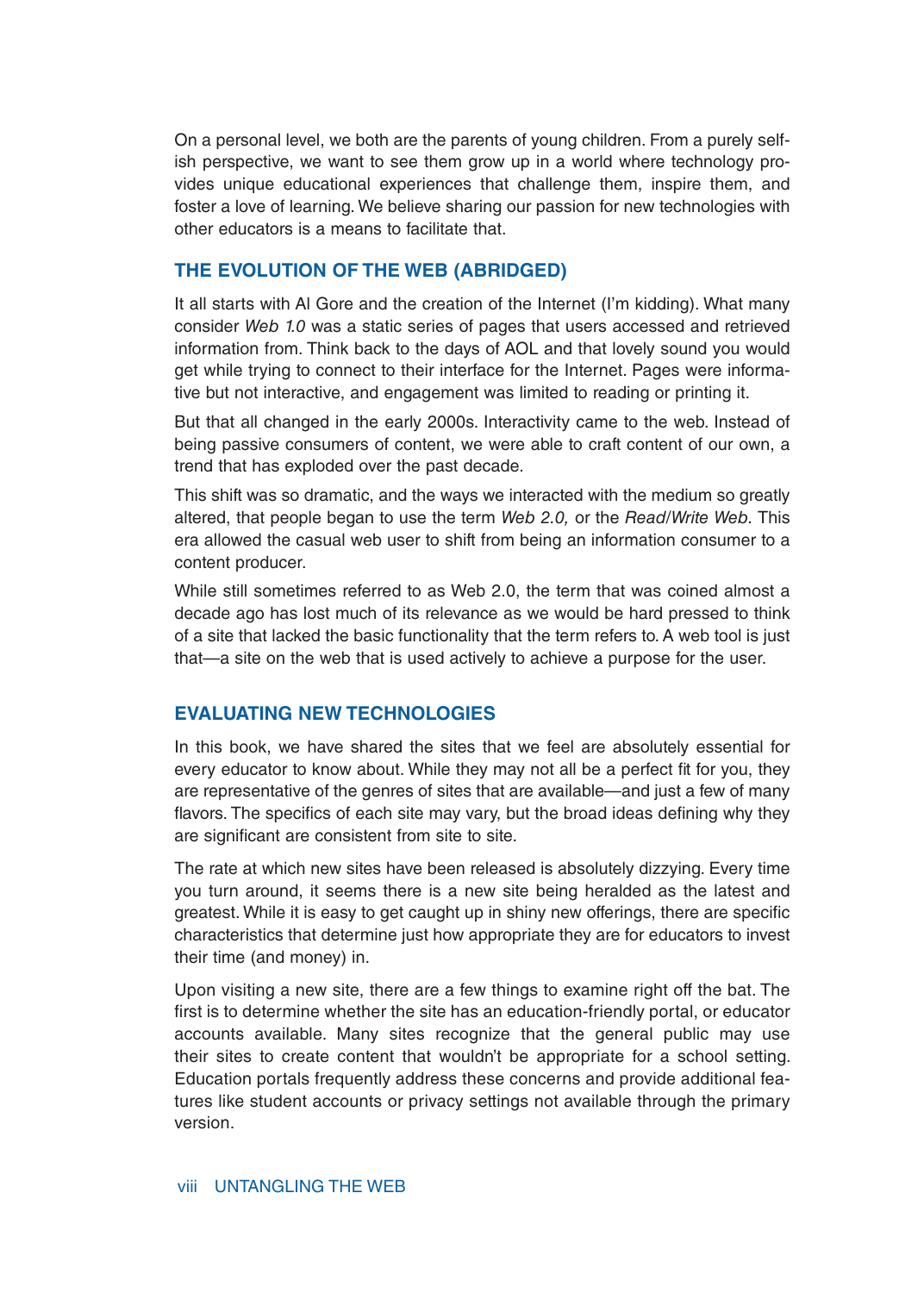Once determining which version (if multiple are available) to evaluate, the next step is to assess what is being shared publicly. Sites that provide a gallery of recent content can be problematic for many educators. Since the content shared there is typically generated automatically, without moderation, there is a chance that inappropriate content will be visible to discourage educators from using the site at all. Along the same lines, educators should check to see if a global search exists, typically in the upper right corner of the page. If so, it would be prudent to search for terms that may tempt middle schoolers and see what results come up. Once again, the potential for discovering inappropriate content in this way may be a major deterrent to spending any time exploring further.

The next element to investigate is the registration process. Most sites do require users to sign in, but there are variations there. Sites that allow users to create without registering are highly desirable, as many schools forbid students from using personal e-mail accounts during school hours. Some sites, particularly those with education portals, may even allow teachers to set up registration codes for students, bypassing the need for them to go through an extensive registration process. These two scenarios are the best case, but many do require individual accounts for each student. This may not be prohibitive, but it is advisable to check their terms of service to ensure that there are no age restrictions preventing use by your students.

Another aspect of the site to consider is the option for publishing. Nearly every tool allows you to save content within the site itself; educators must check to see if students have the ability to save their work privately. Depending on the project, they may not want to publish their work to the world, and privacy options are critical. One option that has become popular of late is the ability to share globally—but only to those who are provided the link directly. The work isn't shared with others within the site, nor will it appear in search engines, but anyone who has the direct link will be able to access it. Beyond privacy, it is important to check how the content itself can be shared out. Many sites offer the ability to publish directly to popular video/image sharing sites or through social networks, but educators should always check to see if creations could be saved offline. Sharing online is valuable, but being able to save the work offline is critical, especially considering the shelf life of many websites today. Before committing to a site, consider your exit strategy. If you decide to stop using it, will you be able to take your content with you? If not, you may want to consider alternatives.

A final consideration, perhaps the most important one, is cost. One of the most appealing aspects of the online tool revolution is that so many sites are free. Then again . . . is anything truly free? These sites cost quite a bit to develop. And once they've been launched, there are maintenance costs, service costs, bandwidth costs, and much more. Lest we kid ourselves, creating and maintaining a site like the ones shared in this book is far from free. This is why so many sites have moved to a freemium model. This means that they provide a certain level of access for free and make available advanced features at a cost (flat or recurring). Other sites attempt to recoup the costs of maintaining the site by displaying ads to users, which may or may not be appropriate for students to view. While ads are hardly ideal for an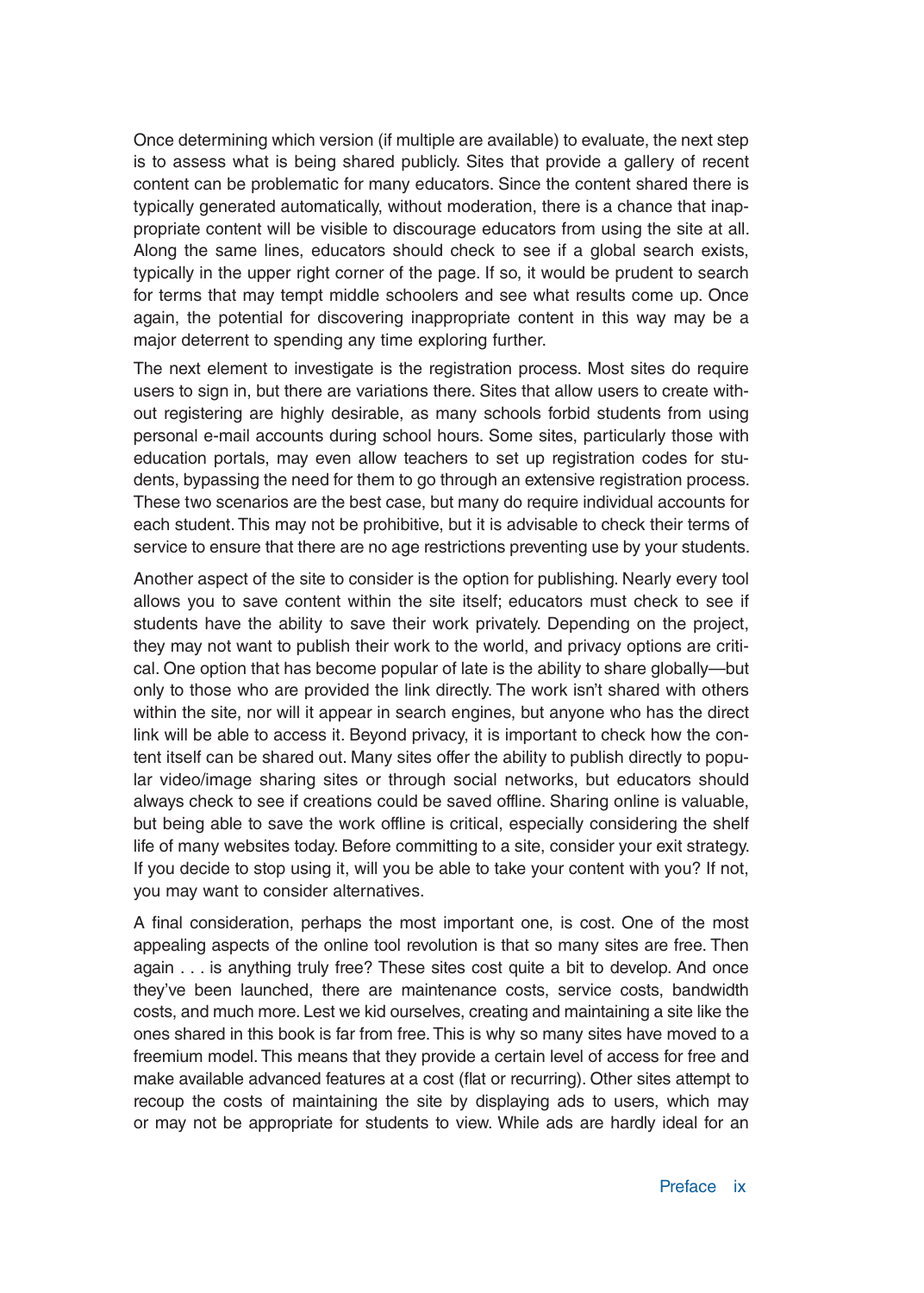educational setting, they may be more palatable than incurring a monthly fee. Sites that provide educator accounts typically remove the ads for those users, but this is not guaranteed. The one thing to keep in mind with respect to cost is that if you don't see a way for the site to make money (subscriptions, premium features, ads, etc.), be aware that the site may not be around for the long haul. There are always exceptions, but if a site isn't making money, it is probably losing it. And sites that lose money may not be there the next time you take your students to the computer lab.

#### **WHAT MAKES THIS BOOK SPECIAL**

Traditionally, books are individual experiences. This book is not intended to be used that way.

This is not a textbook, nor is it a traditional reference volume. While we have aggregated common sites together, that does not mean they represent a specific progression from one to the next. Each tool within this book represents a launching point. We will share our thoughts about why each technology is significant and a few ideas for getting your feet wet. At that point, though, it is up to you to dive in. There are too many variations to create a comprehensive list of all the ways to use them. Even if we devoted an entire book to each site, we would still encounter people who were left unaccounted for. More than likely, the specific lesson ideas we've shared will not apply perfectly to you. What we expect is that you will use those as inspiration and consider how they can be adapted to meet your own needs.

We have been fortunate enough to be connected to a community of inspiring educators. One of our goals in this book was to share their ideas with you. Every site in the book features quotes, ideas, and testimonials from educators who are evangelists for it. We've included their Twitter name so that if you have further questions, you have a resource you can connect with. The idea isn't just to see the faces of educators that are making use of these sites but to add them to your own network and leverage them as the need arises.

We also decided to create our own community that focuses on the topics that you will be exploring as you work your way through this book. You, as a proud owner of *Untangling the Web,* are encouraged to join us online at the *Untangling the Web* community site at www.untanglingthewebcommunity.com. In addition to in-text step-by-step guides, we have created video tutorials for each of the 20 featured web tools. You can access these **See Tool in Action** tutorials either by clicking on the video screen shot, activating the QR code, or visiting the community site. We hope you will join us and share your ideas for using these powerful web tools in schools.

There is no substitute for experience. And your experiences will be unique to you. This is why the community elements are so critical not only to your own success but to those you will be sharing with. Start with the ideas we've documented here. Discover the variations of them that suit your own needs. Share those variations with the community, and let others benefit from your learning.

Read. Explore. Share.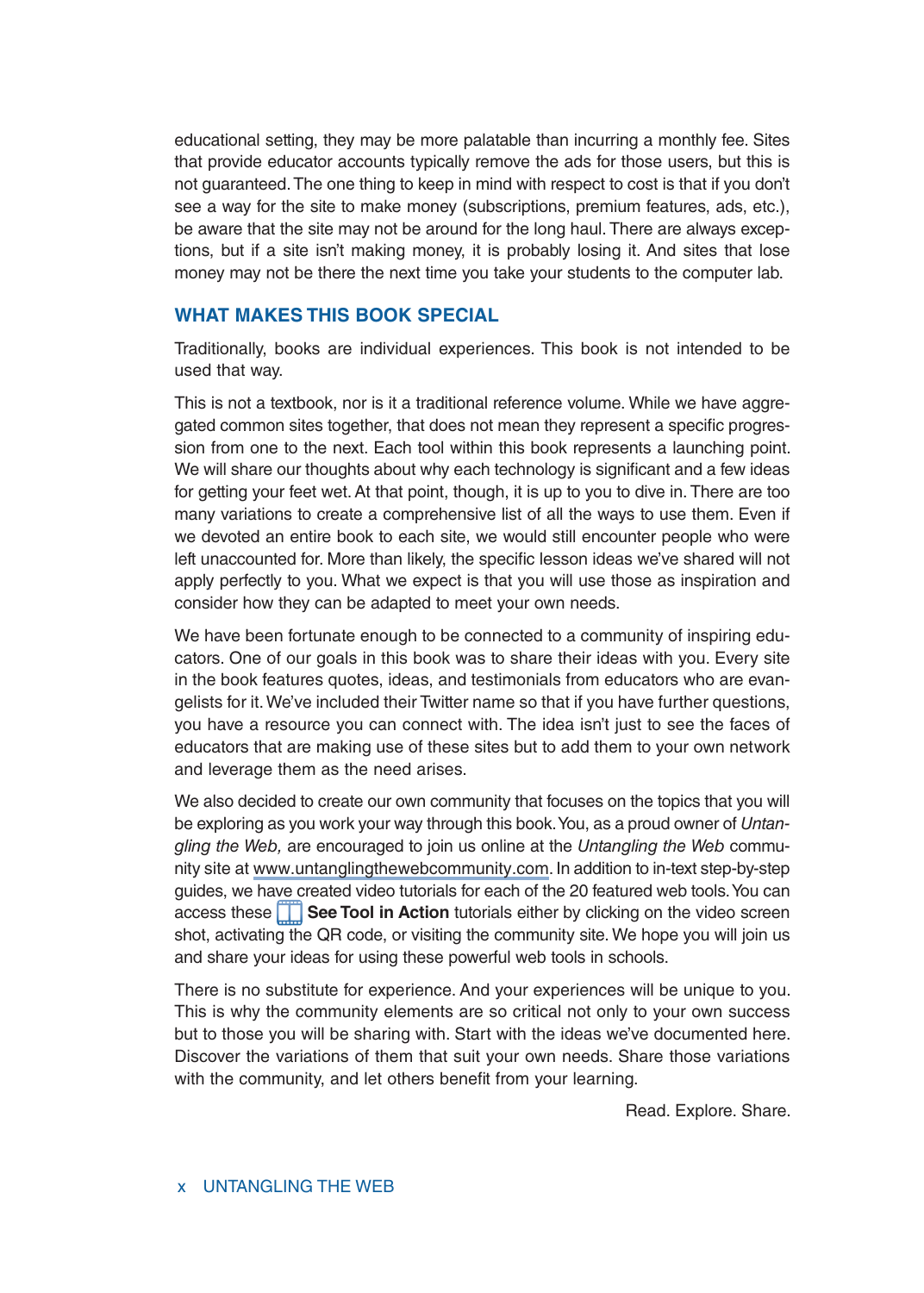#### **NOTE FROM THE PUBLISHER**

If you purchased the interactive eBook version of this text, you have received a brochure with an access code and special instructions about how to get started. If you did not purchase the interactive eBook, you can still gain access to all of the same online resources referenced in the text by visiting the online community at www.untanglingthewebcommunity.com.

#### **HOW TO ACCESS THE FEATURES OF THE INTERACTIVE EBOOK**

Once you have logged in to the interactive eBook, follow the directions below:

- Click on **See Tool in Action** screen shots to view video tutorials
- Roll over bolded words to view definitions
- Click on underlined words and phrases to link out to additional information
- Click on Tweeters' Twitter handles to visit their Twitter pages

You can also access the video tutorials, key term definitions, and links by visiting the online community at www.untanglingthewebcommunity.com.

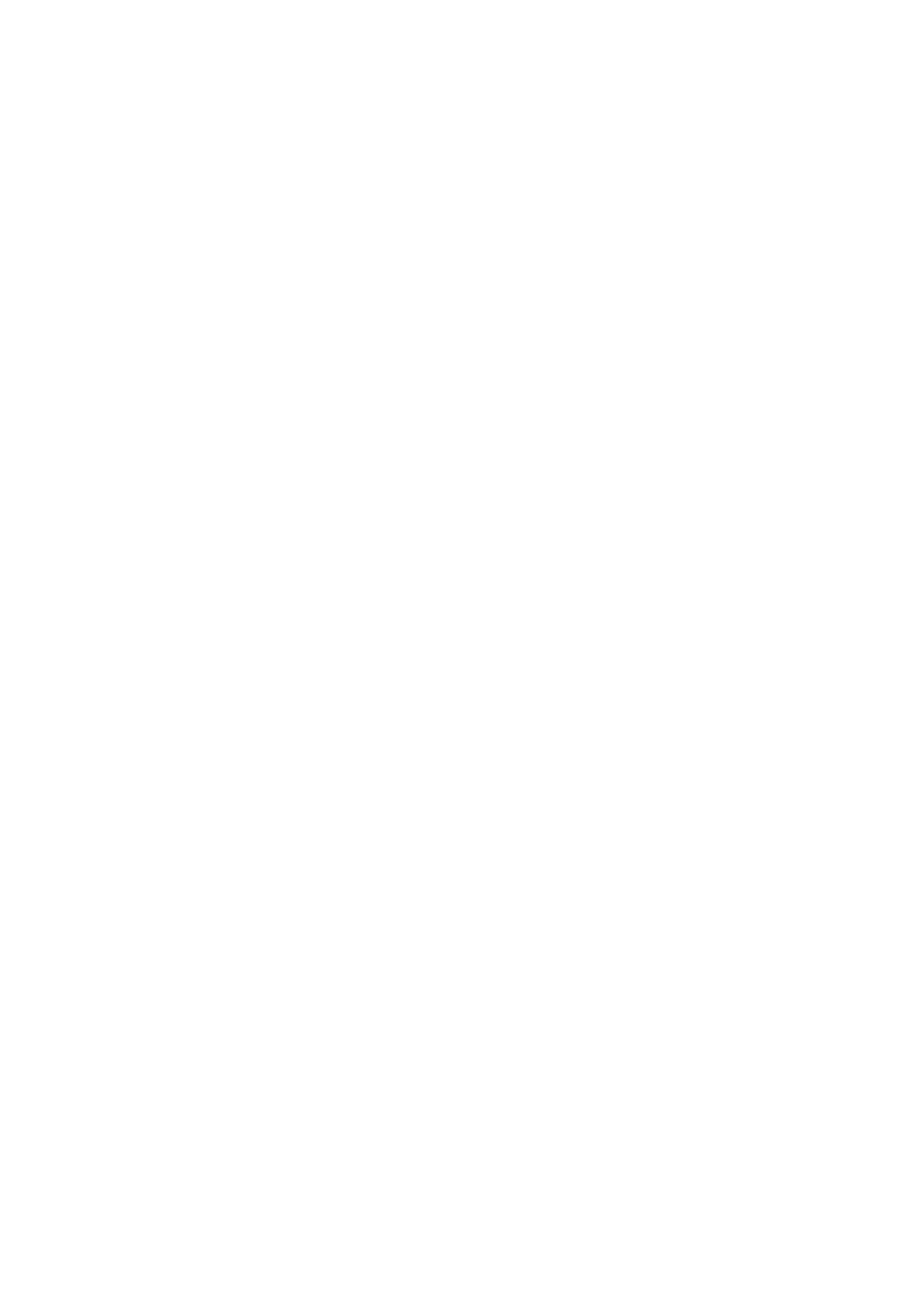



Free



Freemium



Mobile Compatible



May Contain Objectionable Content



Printable



Under 5 Minutes



No Registration Required



Educator Version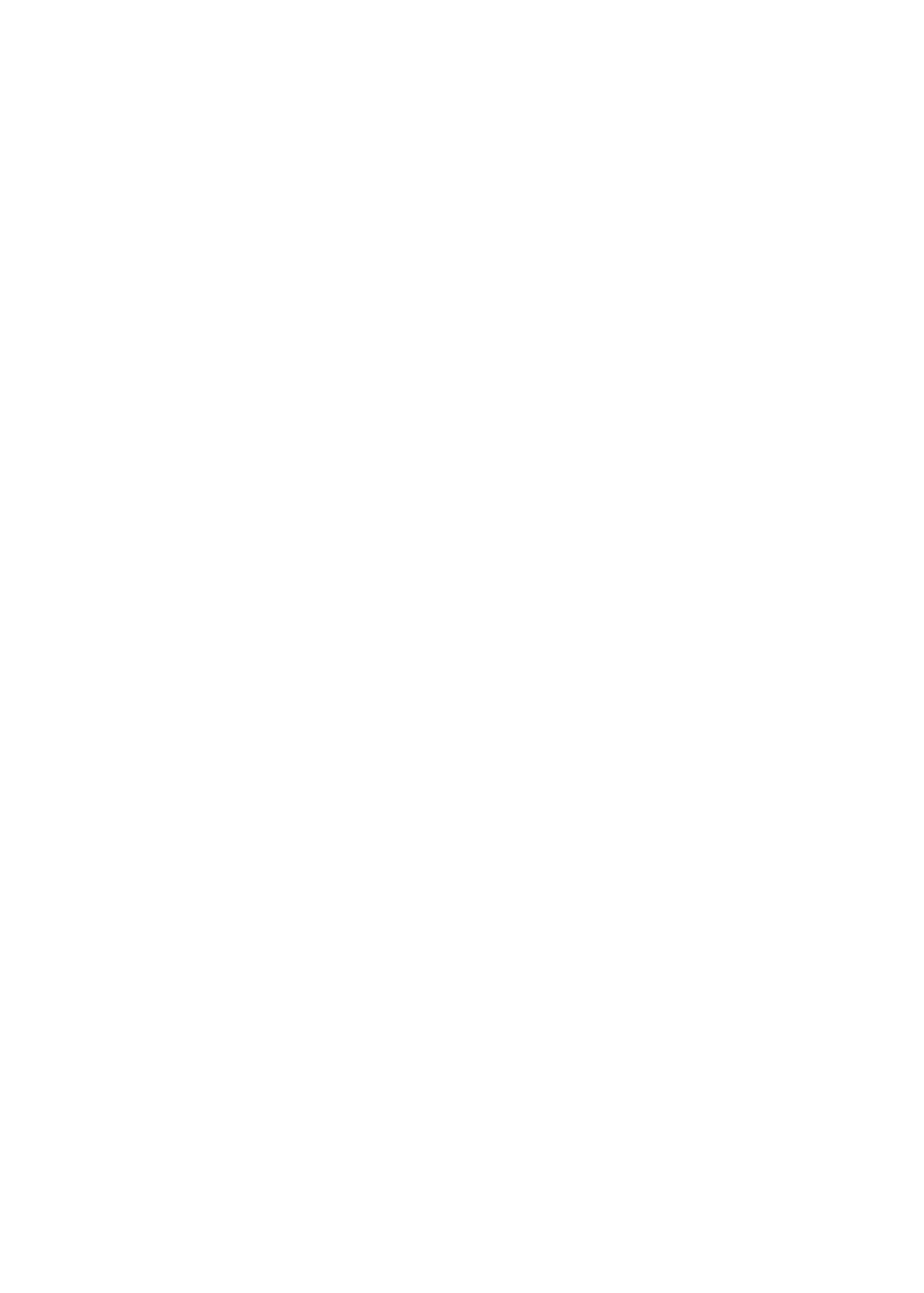# **ABOUT THE AUTHORS**



As a former kindergarten teacher and school Director of Technology **Steve Dembo** is a pioneer in the field of educational social networking. Currently serving as Discovery Education's Director of Social Media Strategy and Online Community, Dembo was among the first educators to realize the power of blogging, podcasting, Twitter, and other Web 2.0 technologies in connecting educators and creating professional learning communities.

In 2010, the National School Board Association named Dembo one of "Twenty to Watch," a list honoring individuals finding innovative ways to use technology to increase classroom learning. His work with the Discovery Educator Network has earned an Award of Excellence from Technology and Learning magazine, a Distinguished Achievement Award for Instructional Website from the Association of Educational Publishers, a BESSIE Award for Best Professional Development Website, and the Best in Tech award for Professional Development and Resource Solutions by Scholastic Administrator magazine.

Steve Dembo is a course designer and adjunct professor for Wilkes University where he serves as class instructor for the Internet Tools for Teaching course within the Instructional Media degree program. He has delivered keynote and featured presentations at conferences around the world including ISTE, TCEA, FETC, MACUL, CUE, ICE, #140Edu and TEDxCorpusChristi.

Steve lives in Skokie, IL with his wife Jessica and two children, Aiden and Ruby. He currently serves on the school board for Skokie-Morton Grove School District 69. Weekends, he dresses up as a TIE Fighter Pilot and does charity work with the 501st Legion. #TrueStory



**Adam Bellow** is one of today's leading speakers on educational technology and infusing technology to aid school reformation. He is the founder of both eduTecher and eduClipper. In addition to these free resources, Adam launched the popular student-focused social charity campaign, *Change the World.*

Bellow began his career teaching High School English for students with language-based learning disabilities. While going for his first master's degree, he was asked to teach the graduate level course for his peers on the value of Technology for the Special Education Classroom based on his clear passion for the subject. It was during this course that he created a resource for his students called eduTecher, which grew to become one of the most widely heralded and respected hubs to learn about free web tools for the K–12 landscape. eduTecher launched the first mobile applications for educational technology.